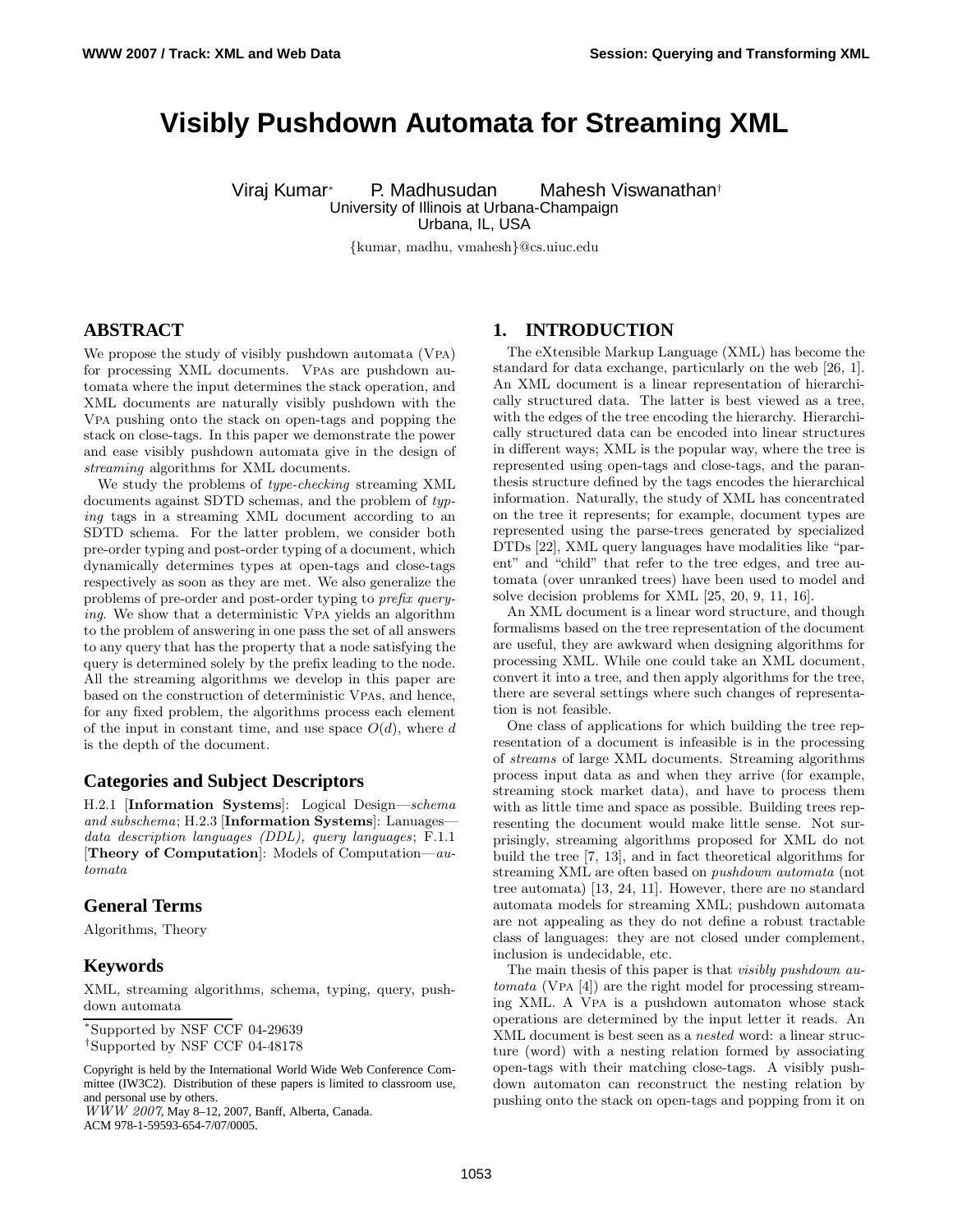close-tags. Visibly pushdown automata, unlike pushdown automata, define a robust class of languages. The class is closed under all boolean operations, admits decidable procedures for problems such as inclusion and emptiness, and we can show that it is precisely as powerful as regular tree languages accepting the tree representation of the data [4]. The most important feature is that these automata are determinizable, which will help us in building streaming algorithms. Furthermore, recent work on visibly pushdown languages have exposed several interesting results including a congruence based characterization and minimization results that use a modular notion of these automata. These results affirm the view that this class is very similar in tractability and robustness to that of regular word languages.

In this paper, we argue that visibly pushdown automata are an apt model for XML by studying algorithms for streaming XML documents. We demonstrate the use of VPAs in solving two main problems: (a) type-checking streaming XML documents against SDTDs (specialized data-type definitions) [22], and of assigning types to tags while streaming the document, and (b) in querying prefix-based queries on XML streams, where the problem is to anwer the set of all positions satisfying queries that are determined by the prefix leading to a position.

An SDTD (which extends the notion of DTDs) defines a class of XML documents using an extended context-free grammar. The first result in this paper is a visibly pushdown automaton model tailored for XML: we define a notion of modular Vpa called XVPA (X for XML!) that exactly corresponds to schema defined by SDTDs. This gives a natural machine characterization of SDTDs. By applying results in the literature on visibly pushdown automata to XVPAs, in particular (a) determinability of VPAs [4], (b) the expressive power of deterministic single-entry modular VPAs [3], and (c) congruence-based minimization results for complete multi-entry modular VPAs [14], we derive (minimal) streaming machines.

We first study the problem of *type-checking* streaming XML documents against SDTDs. Using the fact that Vpas can be determinized to get single-entry modular Vpas (Sevpas), we show that these automata type-check streaming XML documents against SDTD-defined types. Further, by combining the set of single-entry modules into a single module with multiple entries, Sevpas can be interpreted as complete multi-entry modular Vpas, for which we have recently obtained a minimization result [14]. Unlike the pushdown machines constructed in [24], we obtain provably minimal recognizers that optimize the number of states in two ways: they combine strucural conditions shared both between specializations of the same tag, and across different tags.

We then turn to the problem of *typing* a document. For a document that conforms to an SDTD, the types associated with a tag are the specializations that admit a parsing of the document with respect to the SDTD. Typing a document facilitates querying (for example, a query asking for all tags that have a particular specialization can be answered using such a typing). We study the problem of assigning types to tags while reading a streaming XML document.

A tag is said to be pre-order typed if its type is unique and can be assigned as soon as meeting its open-tag; similarly, a tag is said to be post-order typed if its unique type is determined at the close-tag. An SDTD is said to be pre-order typed if all its tags are pre-order typed in all documents that accord with the SDTD. Pre-order typed SDTDs correspond to restrained competition grammars and have been syntactically and semantically characterized [18, 17]. We show automata-theoretic characterizations of pre- and postorder typed schemas<sup>1</sup>. The characterization of pre-order typed schemas is beautifully simple in terms of XVPAs: a schema is pre-order typed if and only if it can be accepted by a deterministic XVPA. This is a very natural and intuitive characterization– when reading an open-tag, the XVPA must be able to determine the type of the tag and hence call the appropriate module deterministically.

We then turn to *dynamically* typing streaming documents. Even though a schema may not be pre-order typed, some or all of its tags may be pre-order typed in a particular document. We show that for any SDTD, we can build a deterministic VPA that reads streaming XML documents, and dynamically pre-order types the open-tags whenever possible. More precisely, if in the current document read, the type of a tag is determined by the prefix of the document read thus far, then the automaton will determine its type when reading the open-tag. We also prove a similar result for partially post-order typing documents at close-tags for streaming documents. We also show that checking if a tag is pre-order typed in an SDTD (across all documents) is decidable in polynomial time.

Finally, we generalize the results on pre-order and postorder typing to prefix querying. We consider monadic queries expressed in a sub-logic of monadic second order logic (MSO), which we call Pre-MSO. Queries here are MSO formulas with one free variable, where all quantified positions are required to occur before the position denoted by the free variable. We show that for such queries, determining if a position in a document satisfies a query depends solely on the tags seen before the position. Furthermore, for any such query we can build a deterministic VPA that can answer such queries while processing an XML document in a streaming fashion. Since the problems of dynamically typing (pre-order and post-order) can be expressed in our logic Pre-MSO, our observations on pre-order and post-order typing can be seen as a consequence of these results. However, our direct constructions for the pre-order and post-order typing are more efficient in terms of the resources used by the resulting streaming algorithm. There has been a previous characterization of queries that can be answered by a 1-pass streaming algorithm (see [19]) in terms of constraint systems and pushdown forest automata; our results in terms of Pre-MSO and VPAs can be seen a reformulation of the Neumann-Seidl result in terms of logic and pushdown machines on words.

In summary, VPAs emerge as a simple apt model for processing XML, particularly in the design of streaming algorithms. The rich set of results obtained for visibly pushdown languages, including determinization and minimization of modular machines, find immediate use in designing streaming algorithms for XML.

We have already several other results which we have not reported here (including results on typability, improved complexity of static type-checking, etc.) that we have proved using the VPA model; these and proofs of the theorems in this paper can be found in the technical report [15].

Related work in automata theory: Viewing XML doc-

<sup>&</sup>lt;sup>1</sup>By "schemas", we mean a collection of documents defined by an SDTD. We do not mean the language "XML Schema".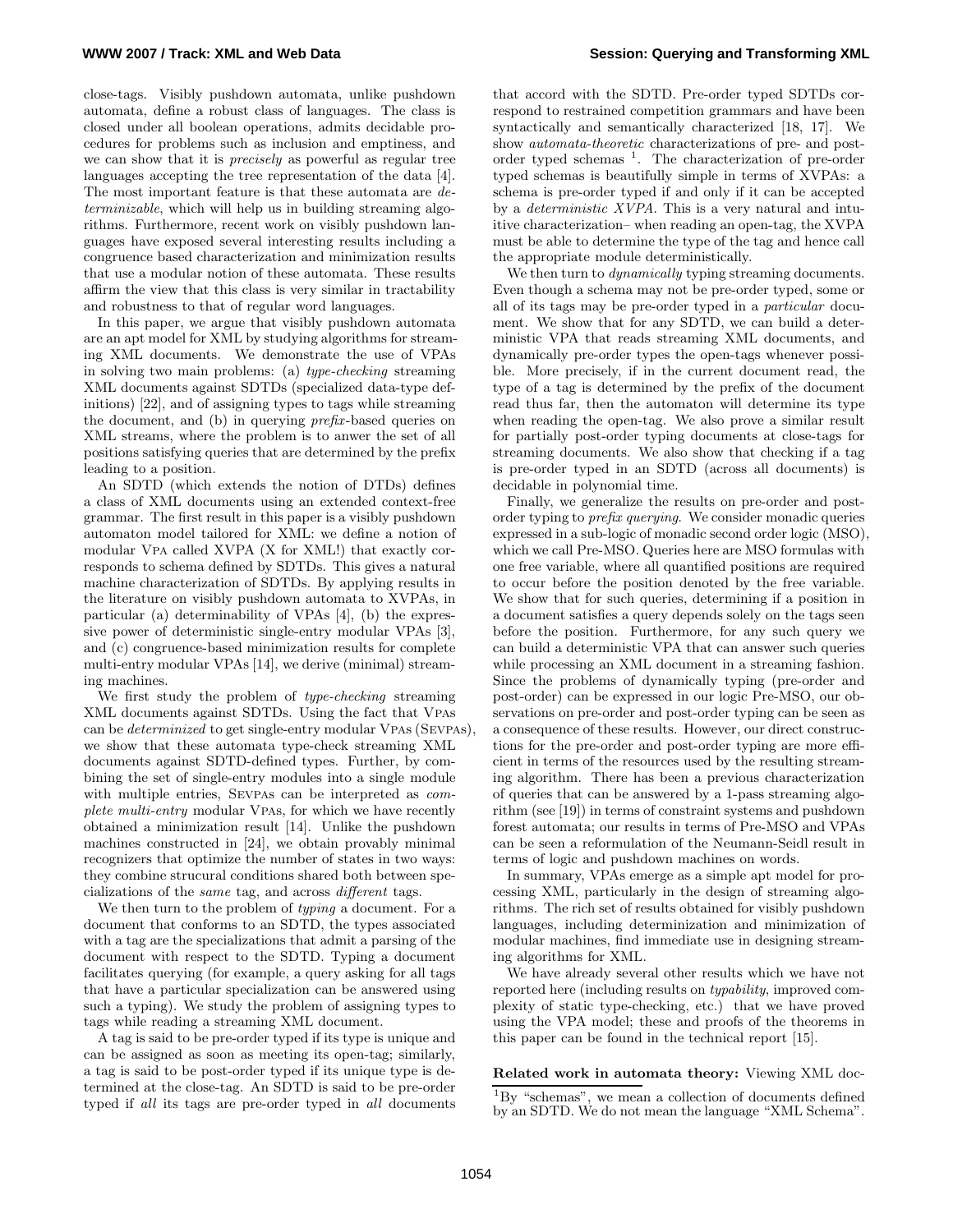uments as trees, visibly pushdown automata correspond to automata that process trees by reading them on an infix traversal, using a stack to push whenever they go down a left branch, and popping it when they return to process the right branch. The notion of visibly pushdown automata have been used implicitly in processing XML streams in the literature (in [24, 9, 19, 10] and as XPush machines in [11]). Note that there is only one copy of the automaton processing the tree (in contrast to tree automata). An alternate model defined in the literature is *tree-walking* automata [2, 21], which essentially has only one copy of the automaton but can walk up and down the input tree. However these automata do not have access to a stack and are strictly weaker than tree automata in expressive power [6]. In contrast, visibly pushdown automata capture the entire class of regular tree languages [4].

### **2. PRELIMINARIES**

Let  $\Sigma$  be a fixed finite alphabet of "open tags", and let  $\overline{\Sigma} = {\overline{c} \mid c \in \Sigma}$  be the corresponding alphabet of "close" tags". Let  $\hat{\Sigma} = (\Sigma \cup \overline{\Sigma})$ . XML documents will be treated as words over the input alphabet  $\hat{\Sigma}$ .

A well-matched word is any word generated by the grammar:  $W \to cW\overline{c}$ ,  $W \to WW$ ,  $W \to \epsilon$ , where we have a rule  $W \to cW\overline{c}$  for every  $c \in \Sigma$ . The grammars and automata we consider in this paper will always accept only languages of well-matched words. The set of all well-matched words over  $\widehat{\Sigma}$  will be denoted by  $WM(\widehat{\Sigma})$ . A word  $u \in \widehat{\Sigma}^*$  is said to have matched closing tags if there is some  $w \in WM(\hat{\Sigma})$  such that  $u$  is a prefix of  $w$ . The set of all words with matched returns (closing tags) will be denoted by  $MR(\widehat{\Sigma})$ .

Document-type definitions (DTDs) define restrictions on the structure of documents. These definitions hence describe languages over  $\hat{\Sigma}$ , that correspond to the documents that accord with the document type. Since DTDs are not powerful enough, we use in this paper an extended version of DTDs called specialized document-type definitions (SDTDs) [22]. We give pushdown automata based descriptions of these languages, which are a subclass of context-free languages.

An SDTD is essentially a context-free grammar; however, each non-terminal of the SDTD is associated with a tag, and the idea is that every non-terminal implicitly generates the open-tag  $(c)$  and close-tag  $(\overline{c})$  whenever the non-terminal is expanded. Non-terminals are called "specializations" in the XML context, and we will also call them "modules" in this paper.

Let M be a finite set of *specializations* or *modules* and let  $\mu: M \to \Sigma$  be a *surjective* mapping. Elements of  $\mu^{-1}(c)$  correspond to specializations of symbol  $c$ , and  $\mu$  is the mapping between the specialized alphabet M and the unspecialized alphabet Σ.

SDTDs will be specified using extended context-free grammars. An extended context-free grammar  $d$  is a set of rules that map each  $m \in M$  to a regular expression over M. We now define its semantics. Let us denote  $\overline{M} = {\overline{m} \mid m \in M}$ . For every  $m \in M$ , we define  $L_d^{\text{spl}}(m) \subset (M \cup \overline{M})^*$  as the smallest sets such that

$$
L_d^{\text{spl}}(m) \supseteq \{m.x.\overline{m} \mid x \in R_d(w), w \in d(m)\}\
$$

where: (1)  $R_d(\epsilon) = {\epsilon}$ , and (2)  $R_d(m.w) = L_d^{\text{spl}}(m).R_d(w)$ .

The language over unspecialized symbols that  $m$  defines is then  $L_d(m) = {\mu(w) | w \in L_d^{\text{spl}}(m)}$ , where  $\mu$  is extended

to words over  $(M \cup \overline{M})^*$  in the obvious way:  $\mu(\overline{m}) = \overline{\mu(m)}$ and  $\mu(m.w) = \mu(m) \cdot \mu(w)$ .

DEFINITION 1 (SDTD). An SDTD over  $(\Sigma, M, \mu)$  is a tuple  $(d, m_0)$ , where d is a mapping from M to regular expressions over M, and  $m_0$  is the start symbol. The language of an SDTD  $(d, m_0)$  is defined as  $L_d(m_0)$ . The size of an SDTD  $(d, m_0)$  is defined as the sum of the lengths of the regular expressions defined by d.

EXAMPLE 1. Let  $\Sigma = \{move, vhs, dvd, title, lang, subtitle\},\$ and let the specialized alphabet be

 $M = \{Movie, VHS, DVD, Title, Lang, Unisub, Multsub\}$ 

where  $\mu : M \to \Sigma$  is defined so that Unisub and Multsub are specializations of subtitle, and capitalized names are specializations of their uncapitalized counterparts. Finally, let d be defined as follows:

$$
d(Movie) = VHS + DVD
$$
  
\n
$$
d(VHS) = Title. Unisub
$$
  
\n
$$
d(DVD) = Title. (Unisub + Multsub)
$$
  
\n
$$
d(Title) = \epsilon
$$
  
\n
$$
d(Unisub) = Lang
$$
  
\n
$$
d(Multsub) = Lang.Lang^{+}
$$
  
\n
$$
d(Lang) = \epsilon
$$

Then  $(d, Movie)$  is an SDTD over  $(\Sigma, M, \mu)$  accepting words like:

 $movic. dvd. title. title. subtle. land. lang. lang. lang. Is a solution of a'subtitle. dvd. movie$ 

#### **Type-checking and typing XML documents**

The two problems we consider in this paper are type-checking streaming XML documents, and pre- and post-order typing of XML documents. We define these notions now.

The type-checking problem is to check, given an SDTD, whether an input document belongs to the language of the SDTD. In the streaming context, we assume that the document is presented as a word, and the type-checking must be accomplished reading the word only once, left to right, and using as little time and space as possible.

Given an SDTD, and a document that accords to the type defined by the SDTD, a tag  $c$  in the document can get different types depending on how the document parses. More precisely, if  $w \in \hat{\Sigma}^*$  belongs to the language of an SDTD  $(d, m_0)$ , and  $w[i] = c \in \Sigma$ , then we say that  $(w, i)$  has type m (where m is a specialization), if there exists  $x \in L_d^{\text{spl}}(m_0)$ such that  $\mu(x) = w$  and  $x[i] = m$ . In general,  $(w, i)$  can have many types with respect to an SDTD.

An occurrence of an open (or close) tag in a document is prefix typed (with respect to a schema) if the tag's type is determined by the prefix of the document till that point. Pre-order typing refers to open tags being prefix typed while post-order typing refers to close tags being prefix typed.

DEFINITION 2. For an open or close tag  $a \in \Sigma \cup \overline{\Sigma}$ , we say a is prefix typed at position i in  $w \in WM(\hat{\Sigma})$ , if  $w = uav$ ,  $|ua| = i$ , and if there is a unique  $m \in \mu^{-1}(a)$  such that for all  $v' \in \hat{\Sigma}^*$ , whenever  $uav' \in L_d(m_0)$  and  $(uav', |ua|)$ has type  $m'$ , then  $m' = m$ . In this case, we say that a has prefix-type m at position i in w.

A tag  $c \in \Sigma$  is pre-order typed (post-order typed) in an SDTD  $(d, m_0)$  if for every document  $w \in L_d(m_0)$  and every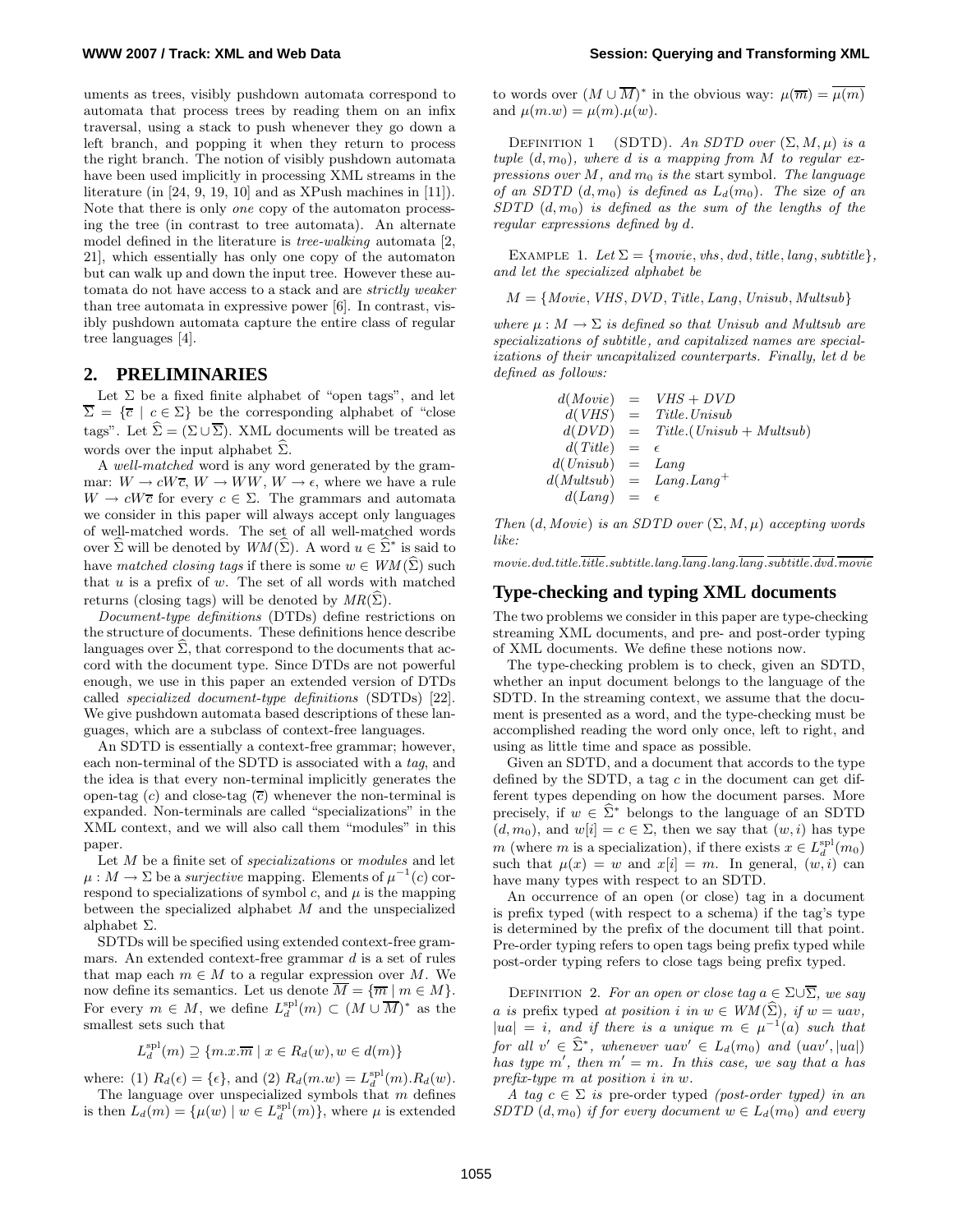position  $i \leq |w|$  such that  $w[i] = c$  (resp.  $w[i] = \overline{c}$ ), c (resp.  $\overline{c}$ ) is prefix-typed at position i in w.

An SDTD  $(d, m_0)$  is pre-order typed (post-order typed) if every tag is pre-order typed (resp. post-order typed).

Said in other words, a position  $i$  is prefix-typed in  $w$ if a streaming algorithm that reads  $w$  can determine the (unique) type of  $(w, i)$  at position i.

We study three problems related to typing:

- Automata characterization: which kind of Vpas capture SDTDs that are pre-order and post-order typed.
- Dynamic pre-order typing: Can we build an automaton that streams input and determines the type of open-tags (or close-tags) as soon as it meets them, provided the type has been determined by the prefix read till that point.
- Given an SDTD and a tag c, can we effectively decide if in all documents conforming to the SDTD, the type of every occurrence of the open-tag (or close-tag) corresponding to c is prefix-typed?

#### **Visibly pushdown automata**

The languages defined by SDTDs do not encompass all contextfree languages. Viewing an SDTD as a normal grammar, a rule in the SDTD of the form  $m_a \to m_b.m_c$ , where  $\mu(m_a) =$  $a, \mu(m_b) = b$  and  $\mu(m_c) = c$ , translates to a rule  $m_a \rightarrow$  $a.m_b.m_c.\overline{a}$ . In other words, each non-terminal is "guarded" by a tag that occurs before and after the expansion of the non-terminal. The usual translation of this grammar into a pushdown automaton will result in a machine that pushes at the open-tags and pops at the close-tags. Visibly pushdown automata are precisely these kind of restricted machines [4]. Since Vpas were first motivated in the program analysis context, the symbols on which the automaton pushes and pops are called calls and returns, instead of open-tags and closetags.

DEFINITION 3 (VPA). A visibly pushdown automaton (VPA) over  $(\Sigma, \overline{\Sigma})$  is a tuple  $A = (Q, q_0, Q^F, \Gamma, \delta)$ , where Q is a finite set of states,  $q_0 \in Q$  is the initial state,  $Q^F \subseteq Q$ is the set of final states,  $\Gamma$  is a finite stack alphabet, and  $\delta = \delta^{\text{call}} \cup \delta^{\text{ret}}$  is the transition relation, where:

- $\delta^{\mathrm{call}} \subseteq ((Q \times \Sigma) \times (Q \times \Gamma));$
- $\delta^{\text{ret}} \subseteq ((Q \times \overline{\Sigma} \times \Gamma) \times Q).$

We denote a transition  $(q, c, q', \gamma) \in \delta^{\text{call}}$  as  $q \xrightarrow{c/\gamma} q',$ and a transition  $(q, \overline{c}, \gamma, q') \in \delta^{\text{ret}}$  as  $q \xrightarrow{\overline{c}/\gamma} q'$ . A transition  $q \xrightarrow{c/\gamma} q'$  is a push-transition, where the automaton reading c changes state from q to q', pushing  $\gamma$  onto the stack. Similarly, a transition  $q \stackrel{\overline{c}/\gamma}{\longrightarrow} q'$  is a pop-transition, where on reading  $\overline{c}$  with  $\gamma$  on the top of the stack, the automaton pops  $\gamma$  off the stack and changes state from q to  $q'$ .

A configuration of a VPA A is a pair  $(q, s) \in Q \times (\Gamma^* \perp)$ , where  $\perp$  is a special bottom-of-stack symbol  $(\perp \notin \Gamma)$ . If  $a \in \hat{\Sigma}$ , we say that  $(q_1, s_1) \stackrel{a}{\longrightarrow}_A (q_2, s_2)$  if and only if one of the following conditions are true:

- $a = c \in \Sigma$ ,  $s_2 = \gamma . s_1$  and  $(q_1, c, q_2, \gamma) \in \delta^{\text{call}}$ , or
- $a = \overline{c} \in \overline{\Sigma}$ ,  $s_1 = \gamma \cdot s_2$  and  $(q_1, \overline{c}, \gamma, q_2) \in \delta^{\text{ret}}$ .

We extend the definition of  $\stackrel{a}{\longrightarrow}_A$  to words over  $\hat{\Sigma}^*$  in the natural manner. The language  $L(A)$  accepted by VPA A is the set of words  $w \in \hat{\Sigma}^*$  such that  $(q_0, \perp) \stackrel{w}{\longrightarrow}_A (q, \perp)$  for some  $q \in Q^F$ . A language L is called a *visibly pushdown* language (VPL) if there some VPA A such that  $L = L(A)$ .

We now review some of the basic properties of visibly pushdown automata and their languages which we will appeal to later in the paper. To begin with, Vpls define a robust class of languages closed under boolean operations.

PROPOSITION 1.  $[4]$  If  $L_1$  and  $L_2$  are VPLs over a common alphabet  $(\Sigma, \overline{\Sigma})$ , then  $L_1 \cup L_2$ ,  $L_1 \cap L_2$  and  $\overline{L_1}$  are also VPLs with respect to  $(\Sigma, \overline{\Sigma})$ .

In addition, Vpls have a logical characterization using the monadic second order theory over words augmented with a binary matching predicate  $\nu$ , denoted  $MSO_{\nu}$ .

PROPOSITION 2. [4] A language L over  $(\Sigma, \overline{\Sigma})$  is a VPL iff there is an MSO<sub>v</sub> sentence  $\varphi$  over  $(\Sigma, \overline{\Sigma})$  that defines L.

Unlike pushdown automata, Vpas can be determinized without any loss in expressive power. We state this formally:

PROPOSITION 3. [4] For any n-state VPA M over  $(\Sigma, \overline{\Sigma})$ , there is a deterministic VPA M' over  $(\Sigma, \overline{\Sigma})$  with  $O(2^{n^2})$ states and with stack alphabet of size  $O(2^{n^2} \cdot |\Sigma|)$  such that  $L(M')=L(M).$ 

Finally, the inclusion problem (which is undecidable for pushdown automata) is decidable for Vpas.

PROPOSITION 4. [4] Given VPAs  $A_1$  and  $A_2$ , the inclusion problem  $L(A_1) \subseteq L(A_2)$  is decidable in EXPTIME. Furthermore, if  $A_2$  is deterministic, then the problem is decidable in PTIME.

#### **Modular visibly pushdown automata**

We now introduce modular Vpas. Given an SDTD (or in fact, any context-free grammar), one can associate a machine (module) with every non-terminal, which essentially checks whether the word it reads belongs to a derivation of the non-terminal. While doing so, such a module may need to expand other non-terminals, and can do so by "calling" the modules corresponding to these non-terminals. This intuition will lead us to capturing SDTDs precisely using a modular notion of Vpas. We have studied modular Vpas in an earlier paper [3], where we were motivated by their natural use in program modeling: the various modules correspond to procedures of a program which can call each other.

We first define a notion of a modular Vpa, and then define restricted versions of it called Xvpa (XML Vpa) and Sevpa (single-entry Vpa). The former will turn out to be the exact machine analog of SDTDs, while the latter has been studied earlier by us, and will help in proving various constructions in this paper. Modular Vpas have states partitioned into modules, demand that the symbol pushed onto the stack is always the current state, and ensure that if a module calls another, then upon return the control returns to a state of the calling module.

DEFINITION 4 (MODULAR VPA  $(\mu$ -VPA); SEVPA). Fix  $\Sigma$ , M and  $\mu : M \to \Sigma$ . A modular VPA (or  $\mu$ -VPA) over  $(\Sigma, M, \mu)$  is a tuple  $A = (\{(Q_m, e_m, \delta_m)\}_{m \in M}, m_0, F),$ where for each  $m \in M$ ,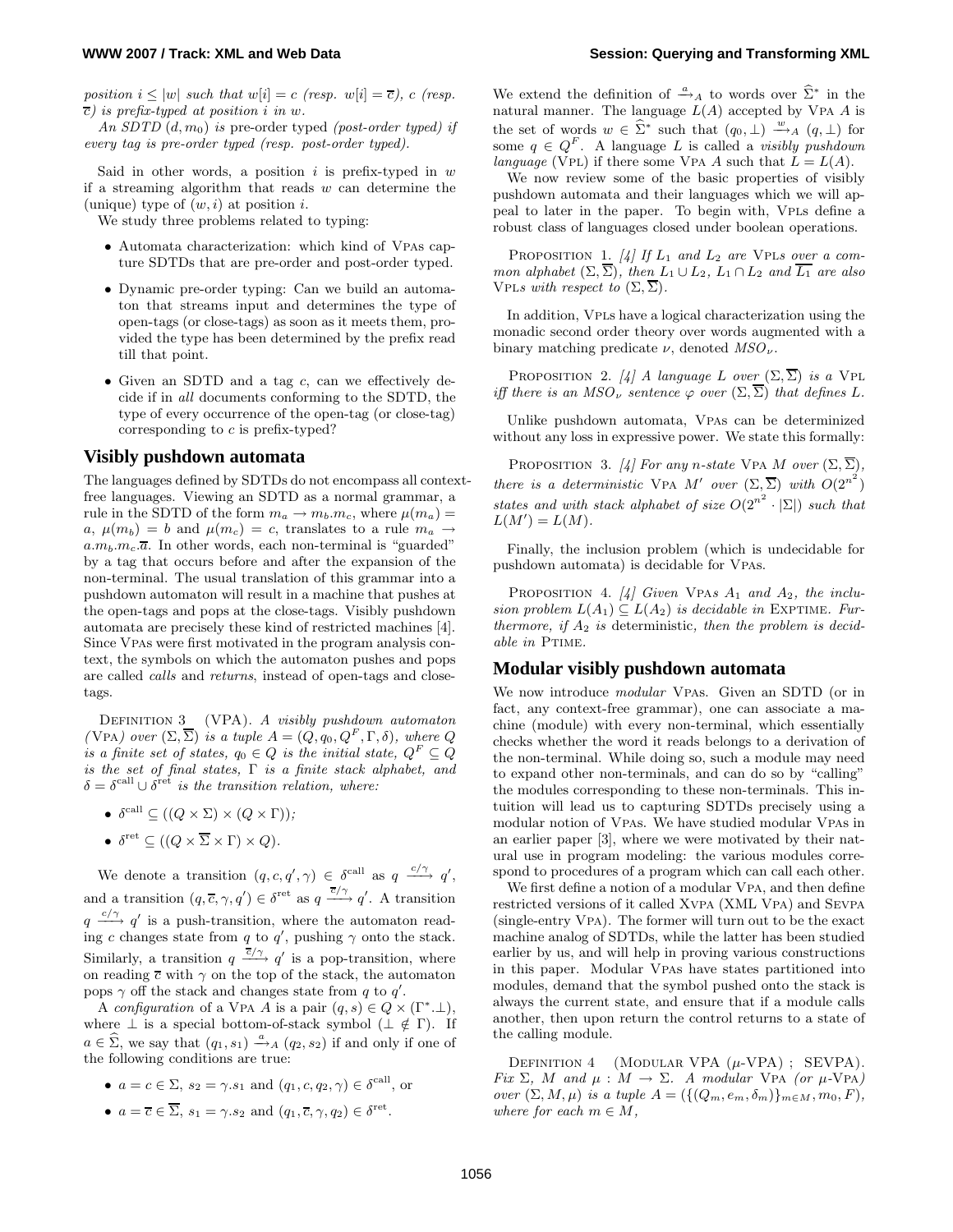- $Q_m$  is a finite set of states of module m<sup>2</sup>
- $e_m$  is a distinguished entry state of module m<sup>3</sup>
- $\delta_m = \delta_m^{\text{call}} \cup \delta_m^{\text{ret}}, \text{ where}$

$$
\delta_m^{\text{call}} \subseteq \{ q_m \xrightarrow{c/q_m} e_n \mid n \in \mu^{-1}(c) \}
$$
  
\n
$$
\delta_m^{\text{ret}} \subseteq \{ q_m \xrightarrow{\overline{c}/p_n} q_n \mid n \in \mu^{-1}(c) \}
$$
 and is determinis-  
\ntic, i.e.  $q_n = q'_n$  whenever  $q_m \xrightarrow{\overline{c}/p_n} q_n$  and  $q_m \xrightarrow{\overline{c}/p_n} q'_n$ 

- $m_0 \in M$  is a distinguished start module
- $F \subseteq Q_{m_0}$  is the set of final states.

A single-entry VPA (SEVPA) over  $(\Sigma, M, \mu)$  is a  $\mu$ -VPA such that the mapping  $\mu : M \to \Sigma$  is a bijection.

Note that we have defined  $\mu$ -VPAs such that the return transitions are always deterministic; this is for technical convenience. A  $\mu$ -VPA A is said to be *deterministic* if  $\delta_m^{\text{call}}$  is deterministic as well, i.e. if  $(q_m, c, e_n, q_m), (q_m, c, e_{n'}, q_m) \in \delta_m$ , then  $e_n = e_{n'}$ . An SEVPA is a  $\mu$ -VPA that has exactly one module for each tag.

**Semantics.** The semantics of a  $\mu$ -VPA is defined by its corresponding Vpa. Let  $A = (\{(Q_m, e_m, \delta_m)\}_{m \in M}, m_0, F)$ be a  $\mu$ -VPA over  $(\Sigma, M, \mu)$ . Then  $A' = (Q, q_0, \{q_f\}, \Gamma, \delta)$ is the VPA over  $(\Sigma, \Sigma)$  where  $Q = \{q_0, q_f\} \cup (\bigcup_{m \in M} Q_m)$ ,  $\Gamma=Q$  and

$$
\delta = (\bigcup_{m \in M} \delta_m) \cup \{ q_0 \xrightarrow{\mu(m_0)/q_0} e_{m_0} \} \cup \{ q \xrightarrow{\mu(\overline{m_0})/q_0} q_f \mid q \in F \}
$$

We define  $L(A)$ , the language accepted by  $\mu$ -VPA A, as  $L(A')$ . Note that a  $\mu$ -VPA always accepts well-matched words which are of the form  $\mu(m_0)w\mu(\overline{m_0})$ .

A  $\mu$ -VPA module m intuitively accepts many well-matched word languages. For example, a single module can distinguish two languages  $L_1$  and  $L_2$ , and use return edges ("exits") to convey the difference to the calling module. A specialization (non-terminal) of an SDTD, however, is more restricted: it can be utilized to capture only one language. We will define XVPAs as essentially automata that have this restriction, and the concept of exit below will be useful.

DEFINITION 5 (EXIT). Let  $A = (\{(Q_m, e_m, \delta_m)\}_{m \in M}, m_0, F)$ be a  $\mu$ -VPA over  $(\Sigma, M, \mu)$ . A non-empty set  $X_m \subseteq Q_m$  is a  $(p_n, q_n)$ -exit for module m in A if  $\forall q_m$ .  $q_m \stackrel{\overline{c}/p_n}{\longrightarrow} q_n$  iff  $q_m \in X_m$ . In other words, a non-empty set  $X_m$  is a  $(p_n, q_n)$ exit if it is the exact set of states of module m from which popping  $p_n$  from the stack leads to state  $q_n$ . A non-empty set  $X_m$  is an exit of module m in A if there exist states  $p_n, q_n$ such that  $X_m$  is a  $(p_n, q_n)$ -exit.

REMARK 1. Note that for every  $p_n, q_n, m$ , there is at most one  $(p_n, q_n)$ -exit for module m in a  $\mu$ -Vpa A. If such an exit exists, we denote it by  $X_m(p_n, q_n)$ .

Intuitively, the language of well-matched words that will take the automaton from  $p_n$  to  $q_n$  is the language defined by the module m with final states  $X_m(p_n, q_n)$ .

DEFINITION 6 (XVPA). An XvPA over  $(\Sigma, M, \mu)$  is a tuple  $A = (\{(Q_m, e_m, X_m, \delta_m)\}_{m \in M}, m_0, F)$  such that  $({(Q_m, e_m, \delta_m)}_{m \in M}, m_0, F)$  is a  $\mu$ -VPA over  $(\Sigma, M, \mu)$ , and the following single-exit property holds:

#### for every  $m \in M$ ,  $X_m$  is the unique exit of module m

An XVPA is intuitively a  $\mu$ -VPA where each module defines only one language, no matter which state it is called from. Recall that we require  $\mu$ -VPAs to be deterministic on returns; hence single-exit ensures that if we call a module m from state  $p_n$ , then exiting from m we end in a unique state  $q_n$ no matter which state in  $m$  we exit from.

EXAMPLE 2. An XVPA that defines the same language as the SDTD in Example 1 is given in Figure 1, and for example,  $\{x_{multlang}\}$  is the unique exit for module "multlang".

# **Equivalence of SDTD and XVPA**

We now show that Xvpas are an appropriate automaton model for SDTDs, by demonstrating their equivalence. More specifically, we will show that for every SDTD there exists an equivalent Xvpa where the modules of the Xvpa exactly correspond to the specializations in the SDTD, and vice versa. Intuitively, given an SDTD, we can construct an XVPA in which each module corresponds to a specialization in the SDTD, and the module checks whether a word belongs to the language of the specialization.

THEOREM 1. For every SDTD  $(d, m_0)$  over  $(\Sigma, M, \mu)$ , there is an XVPA A over  $(\Sigma, M, \mu)$  such that  $L(A) = L_d(m_0)$ . Furthermore, for every XVPA A over  $(\Sigma, M, \mu)$ , there is an SDTD  $(d, m_0)$  over  $(\Sigma, M, \mu)$  such that  $L(d, m_0) = L(A)$ .

PROOF. Let  $(d, m_0)$  be an SDTD over  $(\Sigma, M, \mu)$ . For every  $m \in M$ , let  $D_m$  be the deterministic (but perhaps *incom*plete) finite automaton (DFA) obtained from the minimized automaton for the regular expression  $d(m)$  after discarding all "dead" states, i.e. states from which no final states can be reached. Specifically, let  $D_m = (Q_m, e_m, Q_m^F, \delta_m)$ , where

- $Q_m$  is a finite set of states,  $e_m \in Q_m$  is the initial state
- $Q_m^F \subseteq Q_m$  is the set of final states
- $\delta_m$  is a (partial) function from  $Q_m \times M$  to  $Q_m$
- for every  $q \in Q_m$ ,  $\exists x \in M^*$  such that  $\delta_m(q, x) \in Q_m^F$ (no dead states)

Let  $A = (\{(Q_m, e_m, X_m, \delta'_m)\}_{m \in M}, m_0, F)$  be the XVPA, where

- $X_m = Q_m^F$  for every  $m \in M$ ,  $F = Q_{m_0}^F$
- for every  $m \in M$ ,  $\delta'_m = \delta'^{\text{call}}_m \cup \delta'^{\text{ret}}_m$ , where:

$$
\delta'^{call}_{m} = \{ (q_m, \mu(n), e_n, q_m) \mid \delta_m(q_m, n) = p_m \}
$$
  
\n
$$
\delta'^{ret}_{m} = \{ (q, \mu(\overline{m}), q_n, p_n) \mid \delta_n(q_n, m) = p_n \text{ and } q \in Q_m^F \}
$$

Note that  $\delta'^{\text{ret}}_m$  is deterministic, since  $\delta_n$  is a (partial) function. Also, by definition of  $\delta^{\prime \text{ret}}_{m}$ ,  $X_m$  is the unique exit of module m. Hence, A is indeed an XVPA.

<sup>&</sup>lt;sup>2</sup>Unless otherwise specified,  $m$ ,  $n$ , etc. will range over modules, and  $p_m, q_m, q'_m$ , etc. will range over states in  $Q_m$ .

<sup>3</sup>Modular Vpas can be defined in a more general way where every module can have multiple entries  $e_m^1, \ldots e_m^k$ . In this paper, we will largely focus on modular Vpas that have only a single entry per module.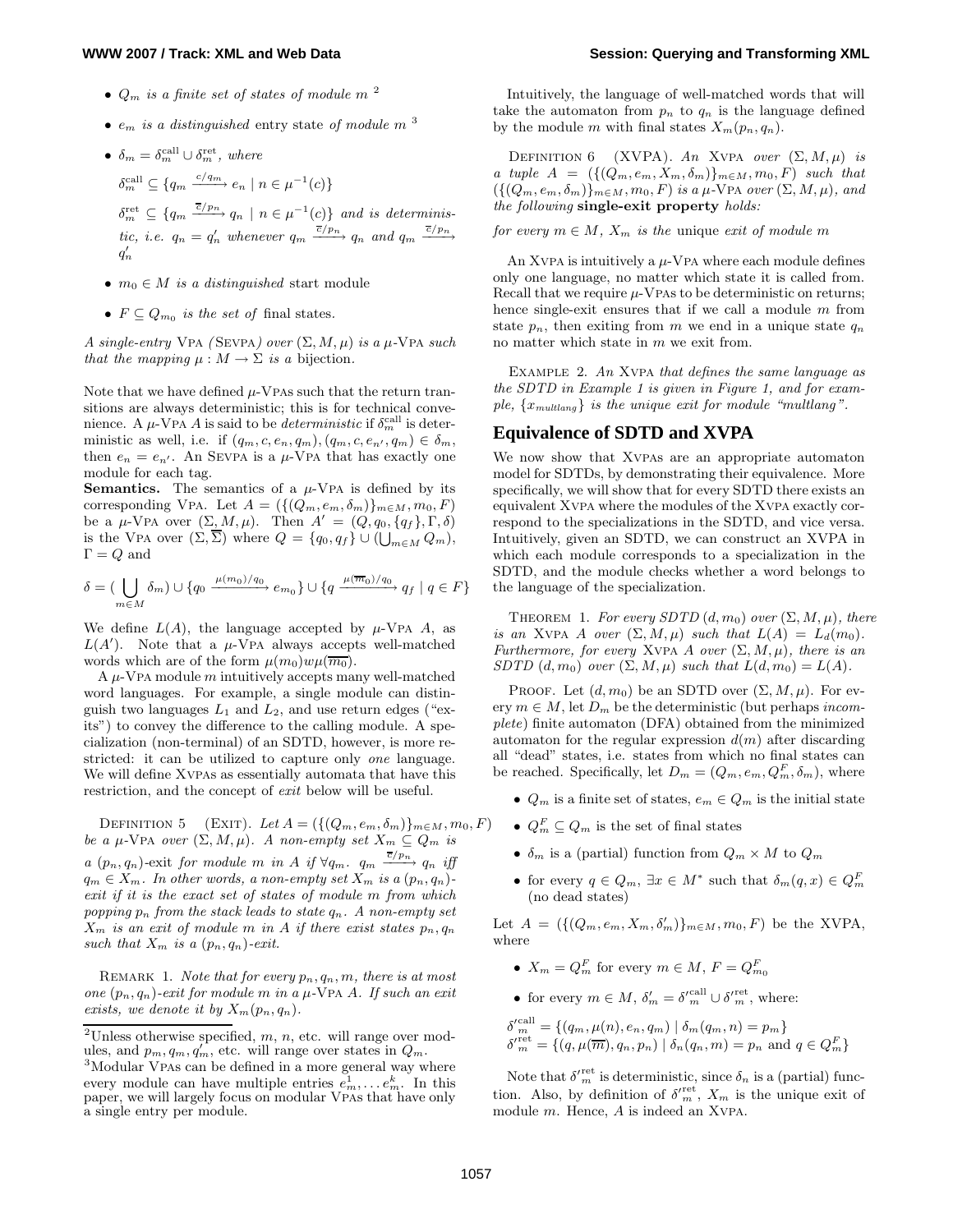

Figure 1: XVPA for the given SDTD

Further, for every well-matched word  $w \in (M \cup \overline{M})^*$ , it is easy to show by induction on the length of  $w$ , that  $mw\overline{m} \in L_d^{\text{spl}}(m)$  if and only if  $(e_m, \perp) \xrightarrow{\mu(w)} A (q, \perp)$  for some  $q \in X_m$ . Since  $X_{m_0} = F$ , it follows that  $L(A) =$  $L_d(m_0)$ .

Conversely, let  $A = (\{(Q_m, e_m, X_m, \delta_m)\}_{m \in M}, m_0, F)$  be an Xvpa. Define an SDTD  $(d, m_0)$  where, for every  $m \in M$ ,  $d(m)$  is the regular expression corresponding to the DFA  $D_m = (Q_m, e_m, Q_m^F, \delta'_m)$ , where  $Q_m^F = X_m$  and  $\delta'_m$  is defined as follows: for every  $q_m \in Q_m$  and  $n \in M$ , if  $(q, \mu(\overline{n}), q_m, p_m) \in$  $\delta_m$  for some  $q \in X_n$ , then  $\delta'_m(q_m, n) = p_m$ . Note that this is well-defined because A has the single-exit property.

Once again, for every well-matched word  $w \in (M \cup \overline{M})^*$ , it is easy to show by induction on the length of  $w$ , that  $mw\overline{m} \in L_d^{\text{spl}}(m)$  if and only if  $(e_m, \perp) \xrightarrow{\mu(w)} A$   $(q, \perp)$  for some  $q \in X_m$ . Hence,  $L(A) = L_d(m_0)$ .

Remark 2. We will use the translation from SDTDs to XVPAs in the sequel. For this purpose we will assume that the XVPA is trimmed: for every state  $q$  in any module  $m$ , we will assume that there is a well-matched word w that leads from q to some state in  $X_m$ . If this wasn't the case, we can remove q and the transitions incident on q without changing the language of the XVPA.

Now observe that in such an XVPA, for every run on  $uc \in$  $MR(\Sigma)$  there exists a v such that the run can be extended on v such that it is accepting (showing ucv  $\in L(A)$ ). This property will simplify many of our constructions.

In Section 4, we will prove that deterministic Xvpas correspond exactly to pre-order typed SDTDs. Hence, by Theorem 1, we have:

REMARK 3. If the regular expressions in  $SDTD_1$  and  $SDTD_2$ are given as deterministic finite automata (DFA), and  $S\text{DTD}_2$ is pre-order typed, then the sub-typing problem SDTD<sub>1</sub>  $\subseteq$  $SDTD<sub>2</sub>$  is decidable in PTIME.

Note that a similar result was obtained in [17], for the case when both  $SDTD_1$  and  $SDTD_2$  are pre-order typed.

The sub-typing problem was also studied in [24], in the context of streaming algorithms for validating XML documents using a finite amount of memory, under the assumption that the XML document is well-matched. If  $A_1$  and  $A_2$ 

are DFAs over  $\hat{\Sigma}$ , then an EXPTIME upper bound for deciding whether  $L(A_1) \cap WM(\hat{\Sigma}) \subseteq L(A_2) \cap WM(\hat{\Sigma})$  was obtained by a reduction to the inclusion problem for tree automata. It was left as an open problem whether this bound could be improved. By Proposition 4, however, we immediately have a PTIME upper bound for this problem, even when  $A_1$  and  $A_2$  are deterministic VPAs:

THEOREM 2. If  $A_1$  and  $A_2$  are DFAs (or even deterministic VPAs) over  $(\Sigma, \overline{\Sigma})$ , then checking if  $L(A_1) \cap WM(\widehat{\Sigma}) \subseteq$  $L(A_2) \cap WM(\hat{\Sigma})$  is decidable in PTIME.

#### **3. TYPE-CHECKING**

In this section, we present several results (some of which are new) pertaining to SDTDs, that follow immediately from existing results for Vpas. We begin with results in the streaming context, where one is required to determine whether or not an XML document belongs to the language defined by an SDTD.

#### **Streaming**

Deterministic automata working on strings are the most natural model for processing streams of data. Since Vpls always have deterministic acceptors [4], Vpas are a convenient abstraction for studying streaming problems. In this section we look at some known results for Vpas and examine their consequences for type checking XML documents.

The following Proposition shows that deterministic Sevpas capture the class of SDTDs.

PROPOSITION 5. [3] For every SDTD  $(d, m_0)$  over  $(\Sigma, M, \mu)$ , there is a deterministic SEVPA A over  $(\Sigma, \Sigma, id)^{-4}$  such that  $L(A) = L(d, m_0)$ .

The above proposition is true since an SDTD is always captured by an Xvpa, and results in [3] show that any language accepted by a Vpa can be accepted by a deterministic Sevpa.

Hence, deterministic Sevpas give a streaming algorithm to recognize SDTDs. The streaming algorithm simply simulates the deterministic Sevpa on the input and checks if it

<sup>&</sup>lt;sup>4</sup>id denotes the identity function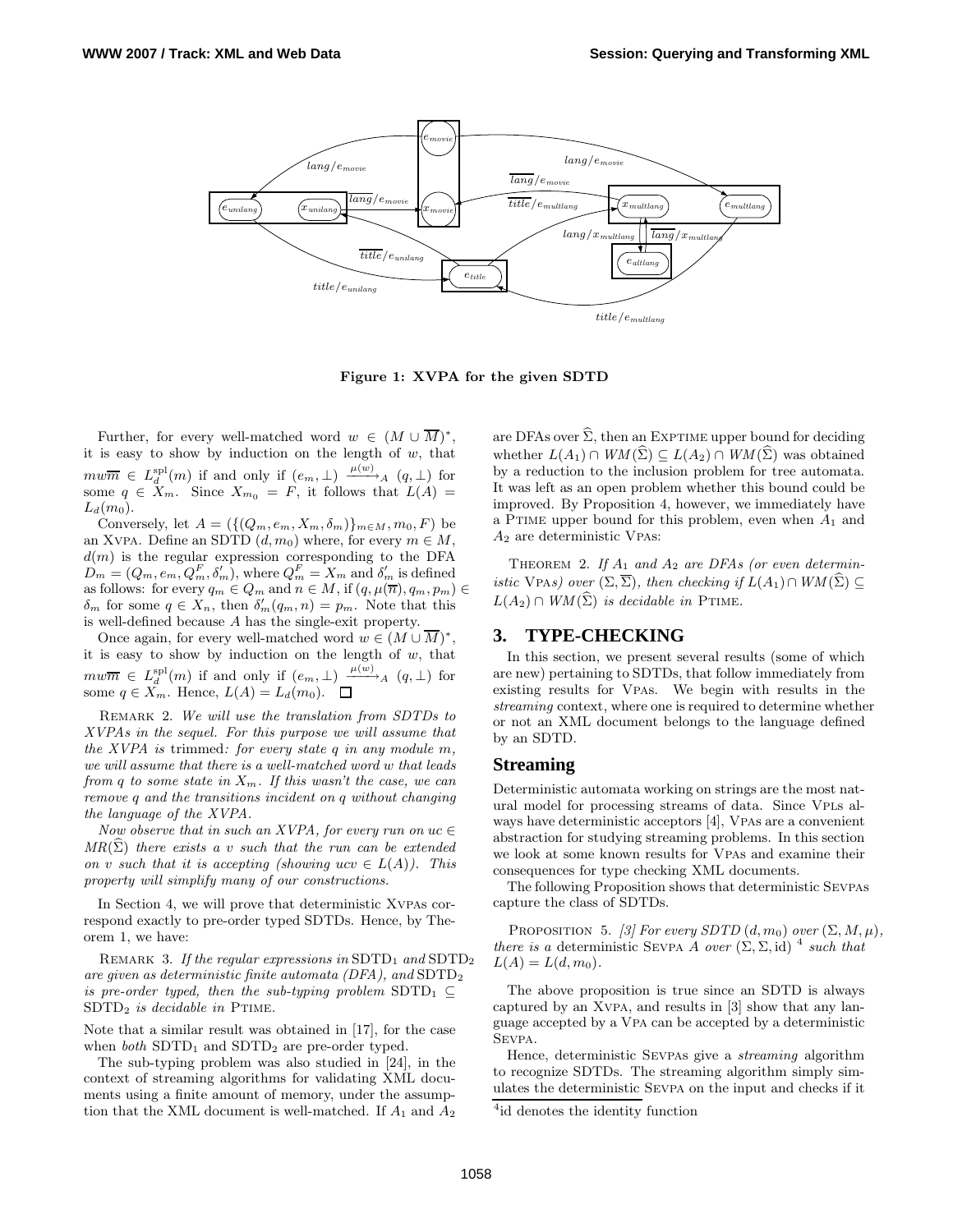is accepting. Note that the algorithm will use only constant space in addition to a stack of symbols over a fixed alphabet, where the stack height is bounded by the depth of the nesting of tags in the document (which is typically not very large when compared to the size of the document).

Such an algorithm was already observed in [24] using pushdown automata; in fact the pushdown automaton they construct is essentially an Sevpa! By combining the set of single-entry modules into a common module, any such Sevpa can be reinterpreted as a *complete multi-entry*  $\mu$ -VPA. We can now appeal to the following Proposition to prove that there is a minimal streaming automaton recognizing a given SDTD.

PROPOSITION 6. [14] For every complete multi-entry  $\mu$ -Vpa A, there is a unique (up to isomorphism) minimumstate deterministic multi-entry  $\mu$ -VPA A' such that  $L(A') =$  $L(A)$ .

Hence, the minimization construction outlined in [14] gives a way to minimize the space used by a streaming typechecking algorithm that is based on pushdown automata. Thus, unlike the result in [24], we are able to construct a provably minimal streaming recognizer for an SDTD.

#### **4. PRE-ORDER TYPING**

In this section, we study the class of XML schema that are pre-order typed, give an automata theoretic characterization of them, develop a streaming algorithm that determines the types of open-tags whenever possible, and also show that checking whether a tag can be pre-order typed is solvable in polynomial time.

#### **4.1 Automata Theoretic Characterization**

Pre-order typing has a very simple characterization in terms of the structure of Xvpa defining the XML schema. An SDTD is pre-order typed exactly when its Xvpa translation is deterministic:

LEMMA 1. An SDTD  $(d, m_0)$  is pre-order typed if and only if there is a deterministic XVPA A over the same modules such that  $L(A) = L_d(m_0)$ .

PROOF. Let  $(d, m_0)$  over  $(\Sigma, M, \mu)$  be a pre-order typed SDTD and let  $A = (\{(Q_m, e_m, X_m, \delta_m)\}_{m \in M}, m_0, F)$  be the corresponding Xvpa as defined in Theorem 1. Recall that by definition of XVPA  $\delta_m^{\text{ret}}$  is deterministic for each m. Consider some state q of A and let  $u$  be a string such that A has some computation on  $u$  that ends up in state  $q$ . Now since  $(d, m_0)$  is pre-order typed, there is a unique specialization m associated with c in the string uc. Thus, the state  $q$  must have *only* the transition to  $e_m$  on the symbol c. Hence,  $\delta_m^{\text{call}}$ is deterministic for every module m.

Conversely, suppose  $A = (\{(Q_m, e_m, X_m, \delta_m)\}_{m \in M}, m_0, F)$ is a deterministic XVPA and let  $(d, m_0)$  be the SDTD corresponding to it (as defined in Theorem 1). Consider a string u, and let q be the state reached by  $A$  on the string  $u$ . Since A is deterministic, for any  $c \in \Sigma$  there is at most one m such that q has a transition to  $e_m$  on symbol c. Thus, m is the unique specialization associated with  $c$  in the string  $uc$ . Hence,  $(d, m_0)$  is pre-order typed.  $\Box$ 

#### **4.2 Dynamic pre-order typing**

We now study the problem of dynamic pre-order typing. Recall that this problem asks for an automaton that streams input and determines the type of open-tags as soon as it meets them, provided the type has been determined by the prefix read till that point. Consider the XVPA  $A' =$  $({(Q_m, e_m, X_m, \delta_m)}_{m \in M}, m_0, F)$  corresponding to  $(d, m_0)$ as defined in Theorem 1. This XVPA is deterministic on return transitions but, in general, is non-deterministic on call symbols. We construct a deterministic automaton A that simulates the behaviour of  $A'$  on all applicable specializations of call symbols. After reading prefix  $u$ , if there is only one applicable specialization m of call symbol c, then  $A$ outputs m as the uniquely determined prefix-type of  $c$  at position  $|uc|$ . For every  $c \in \Sigma$ , let  $Q_c = \{q \in Q_m \mid \mu(m) = c\}.$ Let  $A = (Q, q_0, Q, \delta)$  be a VPA without final states, where  $Q = \{P \subseteq Q_c \mid P \neq \emptyset, c \in \Sigma\}, q_0 = \{e_{m_0}\}\$ and  $\delta$  is defined as follows:

$$
P \xrightarrow{c/P} P', \text{ where}
$$
  
\n
$$
P' = \{e_m \mid \mu(m) = c \text{ and } \exists p \in P. \ p \xrightarrow{c/p} {}_{A'} e_m\} \neq \emptyset
$$
  
\n
$$
P \xrightarrow{\overline{c}/P''} P', \text{ where}
$$
  
\n
$$
P' = \{p' \mid \exists p \in P, p'' \in P''. \ p \xrightarrow{\overline{c}/p''} {}_{A'} p'\} \neq \emptyset
$$

Further, A outputs m on transition  $P \xrightarrow{c/P} P'$  if and only if  $P' = \{e_m\}$  for some  $m \in \mu^{-1}(c)$ . We claim that for every open tag  $c$  that has prefix-type  $m$  at position  $|uc|$ in  $|ucv|$ , the VPA A outputs m after reading the input uc. First observe that by construction of A and by Remark 2, if  $q_0 \stackrel{uc}{\longrightarrow}_A P$  and  $|P| > 1$ , then there are two distinct  $m, m' \in$  $\mu^{-1}(c)$  and strings  $v, v' \in \hat{\Sigma}^*$  such that  $ucv, ucv' \in L_d(m_0)$ and  $(ucv, |uc|)$  has type m whereas  $(ucv', |uc|)$  has type m<sup>'</sup>. Hence, c is not prefix-typed at  $|uc|$  and the automaton A does not output anything on reading  $c$  after input  $u$ . However, if  $P = \{e_m\}$ , then by construction of A, for every  $v' \in \hat{\Sigma}^*$  such that  $ucv' \in L_d(m_0), (ucv', |uc|)$  has type m. Therefore, c has prefix-type m at position  $|uc|$  in ucv, and A in fact outputs m on reading uc.

THEOREM 3. For any SDTD, we can effectively construct an algorithm that dynamically pre-order types the tags in a streaming XML document. Further, this algorithm uses only space  $O(s.d)$ , where s is the size of the SDTD and d is the depth of the document.

### **4.3 Checking partial pre-order typing of schema**

We now consider the following problem: Given an SDTD  $(d, m_0)$ , which open tags are pre-order typed in every document defined by  $(d, m_0)$ ?

In the procedure for converting an SDTD into an XVPA defined in Theorem 1, we chose a deterministic finite state automaton  $D_m$  corresponding to every regular expression  $d(m)$ . This results in an automaton that may be exponential in the size of the SDTD  $(d, m_0)$ . Instead, for every m, let  $D_m$  be a non-deterministic finite state automaton (one that is linear in the size of  $d(m)$  can be constructed efficiently). We therefore obtain a non-deterministic VPA  $A = (Q, q_0, F, Q, \delta)$  such that  $L(A) = L_d(m_0)$ , and further,  $|Q| = O(n)$ , where *n* is the size of  $(d, m_0)$ . To efficiently determine whether an open tag c is pre-order typed or not, we search for a witness to the fact that c is not pre-order typed at some position. Such a witness consists of words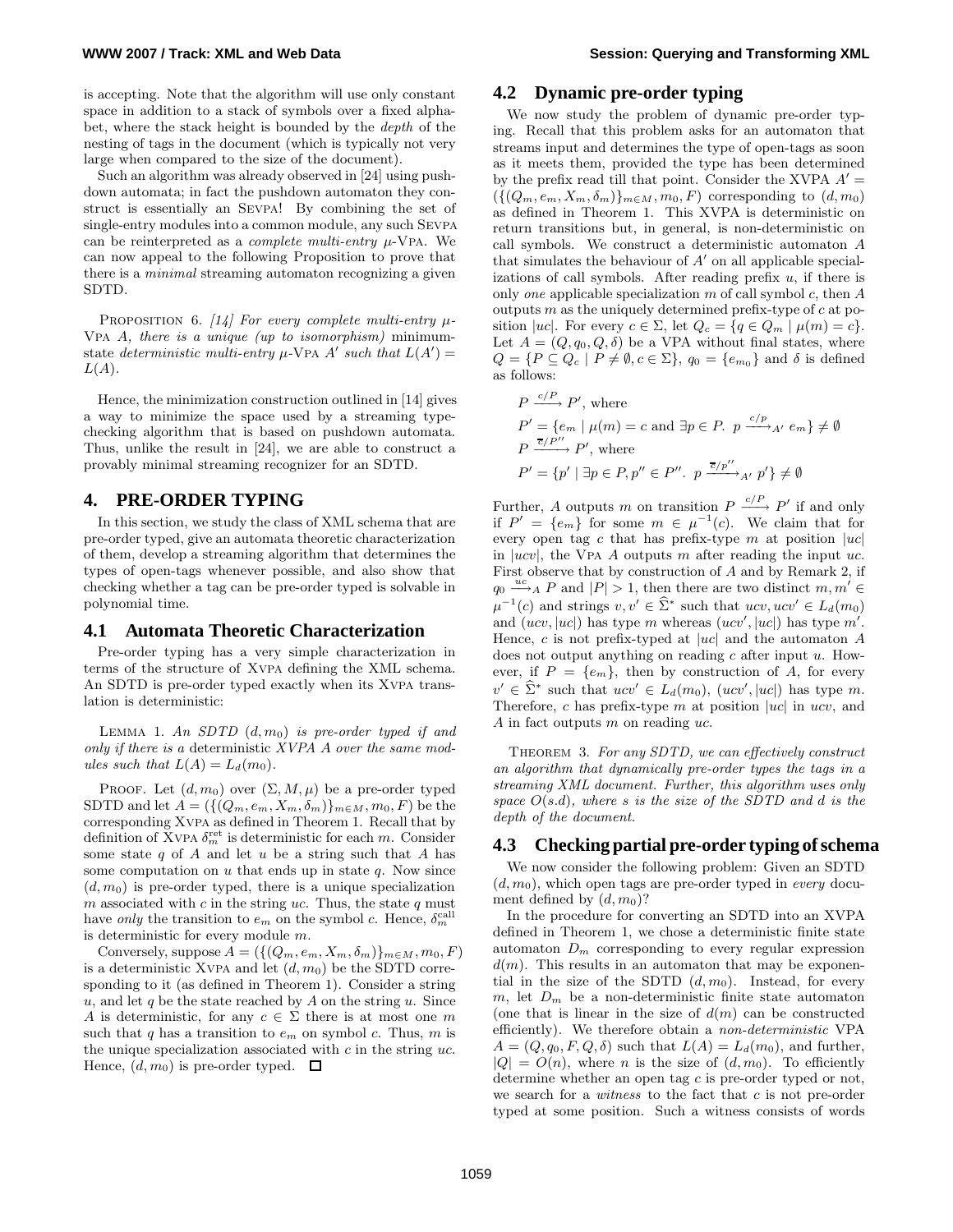$ucv, ucv' \in L_d(m_0)$  such that  $(ucv, |uc|)$  has type m whereas  $(ucv', |uc|)$  has type m' for some  $m \neq m'$ . Searching for such witnesses reduces to performing reachability in a VPA A' without final states defined as follows:  $A' = (Q', q'_0, Q \times$  $Q, \delta'$  where  $Q' = Q \times Q \times (\Sigma \cup \{*\})$ ,  $q'_0 = (q_0, q_0, *)$  and  $\delta'$ is defined as follows:

**T1**: 
$$
(q, q', *) \xrightarrow{c/(q, q')}
$$
 $A'$  $(p, p', *)$  if  $q \xrightarrow{c/q}$  $A$  $p$   
and  $q' \xrightarrow{c/q'}$  $A$  $p'$   
**T2**:  $(q, q', *) \xrightarrow{\overline{c}/(q_1, q_2)}$  $A'$  $(p, p', *)$  if  $q \xrightarrow{\overline{c}/q_1}$  $A$  $p$   
and  $q' \xrightarrow{\overline{c}/q_2}$  $A$  $p'$   
**T3**:  $(q, q', *) \xrightarrow{c/(q, q')}$  $A'$  $(p, p', c)$  if  $q \xrightarrow{c/q}$  $A$  $p,$  $q' \xrightarrow{c/q'}$  $A$  $p'$  and  $p \neq p'$ 

LEMMA 2. For every open tag  $c \in \Sigma$ , c is pre-order typed in  $(d, m_0)$  if and only if no state  $(p, p', c)$  is reachable from the initial state in A'.

Intuitively, a state of the form  $(p, p', c)$  is reachable in  $A'$ whenever there are states  $q, q'$  reachable on some common input  $u$  in  $A$ , and there are distinct specializations  $m, m'$  of c such that module m (resp.  $m'$ ) can be called from state q (resp. q'). Then by Remark 2, there are strings  $v, v'$  such that  $ucv, ucv'$  witness the fact that c not pre-order typable at position |uc|. Since A' has size  $O(n^2)$  and reachability in a Vpa can be determined in cubic time, we have:

THEOREM 4. Given an SDTD (of size  $n$ ), the problem of checking whether c is pre-order typed in the SDTD is solvable in time polynomial in n.

#### **5. POST-ORDER TYPING**

In this section, we give an automata theoretic characterization of the class of XML schema that can be postorder typed. Given a post-order typed SDTD, consider the XVPA corresponding to it. After reading a word  $u$ , if the XVPA meets an open-tag  $c$ , then  $c$  need not be prefix-typed at position  $|uc|$ . Hence, the XVPA may call several modules  $m_1, \ldots, m_k$ . However, since the SDTD is post-order typed, the type of c will get determined at the closing tag  $\overline{c}$ , i.e. at the time of exit from these modules. Hence it is clear that the languages accepted by these modules must be disjoint. More formally, we say that an XVPA A has disjoint calls if for all states q in A and open tags  $c \in \Sigma$ , if  $q \xrightarrow{c}_{A} e_{m}$  and  $q \xrightarrow{c}_{A} e_{m'}$  for distinct  $m, m' \in \mu^{-1}(c)$ , then  $L_d(m) \cap L_d(m') = \emptyset$ . We therefore have:

LEMMA 3. An SDTD  $(d, m_0)$  is post-order typed if and only if there is an Xvpa A with disjoint calls over the same modules such that  $L(A) = L_d(m_0)$ .

#### **5.1 Dynamic post-order typing**

We now turn to the problem of dynamically post-order typing a streaming XML document. Our construction of the deterministic VPA  $A = (Q, q_0, Q, \delta)$  is as in Section 4.2 with the only modification that  $A$  outputs  $m$  on a return transition  $P \xrightarrow{\overline{c}/P''} P'$  if and only if  $P \subseteq Q_m$  for some  $m \in \mu^{-1}(c)$ . Using a similar argument as before, we can show that on any input, the above Vpa outputs the type of every closing tag  $\bar{c}$  at position |u<sub>c</sub><sup>†</sup> whenever this can be uniquely determined by reading the prefix  $u$ .

Hence an algorithm analogous to that reported in Theorem dynpre follows.

#### **5.2 Checking partial post-order typing of schema**

We now consider the problem: Given an SDTD  $(d, m_0)$ , which open tags are post-order typed in *every* document defined by  $(d, m_0)$ ?

Once again we can express this as a reachability problem on an appropriately defined VPA A'. Our construction is identical to the construction defined in Section 4.3 except that the condition T3 in the defintion of the transition function  $\delta'$  is replaced with:

**T3'**: 
$$
(q, q', *) \xrightarrow{\overline{c}/(q_1, q_2)} A' (p, p', c)
$$
 if  
\n $q \xrightarrow{\overline{c}/q_1} A p, q' \xrightarrow{\overline{c}/q_2} A p'$   
\nand  $q \in Q_m, q' \in Q_{m'}$   
\nwith  $m \neq m'$ 

Similar to Lemma 2, we can show that a tag  $c$  is post-order typed if and only if no state  $(p, p', c)$  is reachable. Hence:

THEOREM 5. Given an SDTD (of size  $n$ ), the problem of checking whether c is post-order typed in the SDTD is solvable in time polynomial in n.

# **6. PREFIX QUERYING**

The problem of pre-order (respectively post-order) typing can be viewed abstractly as answering which open-tags (respectively close-tags) satisfy the property of being uniquely parsed as a particular specialized tag in an SDTD, provided the property of whether a tag has this property is determinable by reading the prefix of the document up till the open-tag (respectively close-tag).

In this section, we generalize this idea, by defining a generic class of queries (formalized using monadic second-order logic) that have the property that a position in a document satisfying the query is solely determined by the prefix of the document till that point. This class of queries is independent of the document-type definitions used to describe input documents, and pre-order and post-order typing are simply special instances of this class of queries.

The monadic second-order logic structures that we consider will be over the *nested structure* [5] defined by a document. More precisely, given any document  $w \in \hat{\Sigma}$ , let us view the word as a linear  $\hat{\Sigma}$  labeled structure  $([1, |w|], \leq$ ,  $\{Q_a\}_{a\in\Sigma}, \nu$ , where there are |w| elements corresponding to each letter in  $w_{i}$ ,  $\leq$  is the linear order on this set of positions, each  $Q_a$  is a unary predicate that is true on exactly the positions labeled a (i.e.  $Q_a = \{i \mid w[i] = a\}$ , and  $\nu$  is the matching binary relation that associates each open-tag with the corresponding close-tag (i.e.  $\nu(x, y)$  holds iff  $w[x] \in \Sigma$ ,  $w[y] \in \overline{\Sigma}$ , and  $w[x] \dots w[y]$  is well-matched).

Monadic second-order logic can be now defined as the canonical logic over this structure with interpreted relations  $\leq$ ,  $Q_a$ 's and  $\nu$ . Since we are interested in properties that are determined by the prefix in a document, we define a restricted version of MSO, called Pre-MSO, which allows only quantification over positions that occur before the query position.

Formally, fix a first-order variable  $x$ . Then the set of all Pre-MSO(x) formulas  $\varphi(x)$  (with x being the only free variable) is defined as:

$$
\varphi \quad ::= \quad y \in X \mid Q_i(y) \mid y \leq y' \mid \nu(y, y') \mid \varphi \land \varphi \mid \neg \varphi
$$

$$
\mid \exists z (z \leq x \land \varphi) \mid \exists X(\varphi)
$$

$$
where \ y, y', z \in FV, z \neq x, \ X \in SV.
$$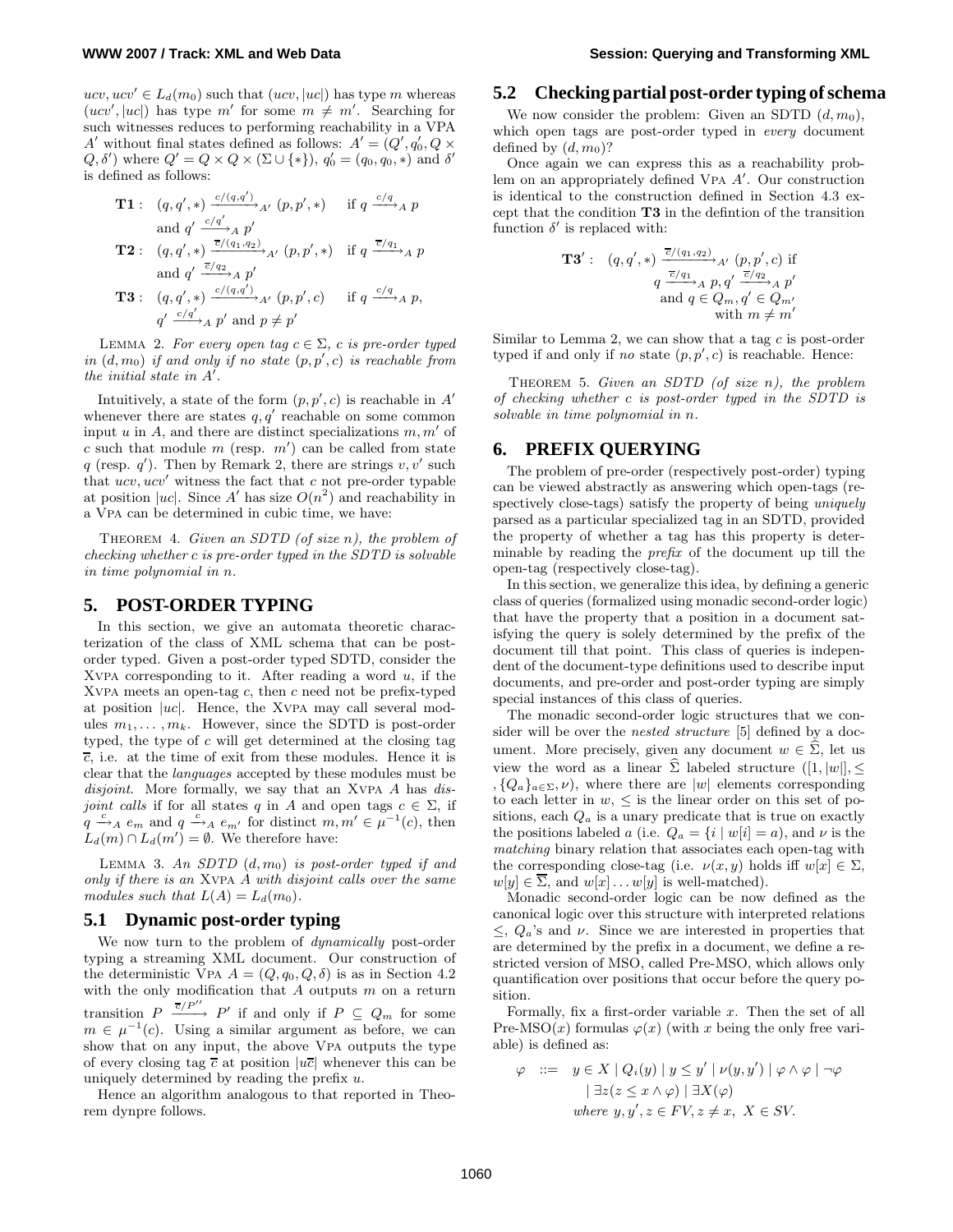The logic Pre-MSO is a restriction that forces any query written in the logic to depend only on the prefix of the word till the particular point of query. Formally, for any word  $w \in \hat{\Sigma}^*$ , let  $Answers(w, \varphi)$  be the set of of all positions i,  $1 \leq i \leq w$ , such that  $\varphi(x)$  holds in w when x is interpreted to be i.

PROPOSITION 7. Let  $\varphi(x)$  be any Pre-MSO(x) formula and let  $i \in Answers(w, \varphi)$ . Then, for any word  $w'$ ,  $|w'| \geq i$ , with  $w[1, i] = w'[1, i], i \in Answers(w', \varphi)$  as well.

Consequently the set of answers to a query  $\varphi(x)$  in a word w, which is the set of all positions i such that  $\varphi(x)$  is satisfied when  $x$  is interpreted to be  $i$ , is determined when the prefix up till i has been read. Hence, technically, we should be able to output the answer positions  $i$  as soon as we read the i'th letter in a document. We show that indeed this is true, and there is a deterministic visibly pushdown automaton that can perform this task. From this we obtain a streaming algorithm that uses space only linear in the depth of a document, and can output the set of all answers to any Pre-MSO $(x)$  query.

Let us first define VPA with output.

DEFINITION 7 (VPA WITH OUTPUT). A marking visibly pushdown automaton (VPA) over  $(\Sigma, \Sigma)$  is a tuple  $A =$  $(Q, q_0, Q^F, \Gamma, \delta, M)$ , where  $(Q, q_0, Q^F, \Gamma, \delta)$  is a VPA and  $M \subseteq Q$  is a subset of marked states.

We say such a marking VPA A working on a word  $w \in \widehat{\Sigma}$ marks position i  $(1 \leq i \leq |w|)$  if there is some run of A on w which reaches a marked state in  $M$  just after reading the  $i$ <sup>th</sup> letter in  $w$ . (Note that the set of final states play no role in this definition.)

We can now show:

THEOREM 6. Let  $\varphi$  be a Pre-MSO(x) formula over  $\hat{\Sigma}$ . Then there is a deterministic marking VPA  $A_{\varphi}$  that on any word  $w \in \hat{\Sigma}^*$  marks exactly the set of positions  $Answers(w, \varphi)$ .

PROOF. Let  $\varphi(x)$  be a Pre-MSO(x) formula. Now, consider the set  $PrefixLang(\varphi)$ , which is the set of all words u, not necessarily well-matched, such that  $|u| \in Answers(u, \varphi)$ , i.e. the set of all words u such that  $\varphi(x)$  holds in u when x is interpreted to be the last letter of  $u$ . It can be seen that  $PrefixLang(\varphi)$  is expressible in (full) MSO.

Using the correspondence between monadic second-order logic on nested structures and visibly pushdown automata [4, 5], it follows that the set  $Prefix - Lang(\varphi)$  can be (effectively) recognized by a VPA. Let  $B_{\varphi} = (Q, q_0, Q^F, \Gamma, \delta)$  be an automaton accepting this language. Then the automaton which will answer the queries will be  $A_{\varphi} = (Q, q_0, Q^F, \Gamma, \delta, M),$ where  $M = Q^F$ .

Intuitively, when reading a word  $w$  and when at position  $i$ , the automaton  $B$  will mark  $i$  iff the prefix  $u$  uptil position i already satisfies  $\varphi$ , when i is interpreted for x. Since we know that w satisfies  $\varphi$  when x is interpreted to be i iff u satisfies  $\varphi$  when x is interpreted to be i, the correctness follows.  $\square$ 

We can also show the converse, namely that every marking VPA (deterministic or nondeterministic) defines a query that is expressible by a Pre-MSO formula  $\varphi(x)$ . The proof of this relies on the translation from VPAs to MSO, alongwith observations similar to the ones made in the above proof; we skip further details:

THEOREM 7. For every query captured by a marking VPA, there is an equivalent Pre-MSO formula  $\varphi(x)$  that defines the same query.

As a corollary to Theorem 6 we have:

COROLLARY 1. For any Pre-MSO formula  $\varphi(x)$ , there is a streaming algorithm (which is effectively constructible) that processes documents and outputs the set of all answers to the query defined by  $\varphi(x)$ . Moreover, this algorithm processes each letter of the document in constant time, and utilizes space at most  $O(d)$ , where d is the depth of the document.

The algorithm simply simulates the deterministic VPA constructed in Theorem 6; processing a letter can be done in constant time (for a fixed formula  $\varphi$ ) and the space required is to store the state and the stack, which is  $O(d)$ .

Sequential XPath is a restricted version of XPath that has the property that a position satisfying a query is determined by the prefix till the node [8] (it however has further restrictions aimed at limiting buffering input). Sequential XPath has been defined and studied precisely to facilitate one-pass querying with minimal buffering of input. Our result can be seen as a generalization of this idea to the much larger class of MSO-definable queries. A similar precise characterization of queries that can be answered by 1-pass streaming algorithms is provided in [19]. There the characterization is in terms of constraint systems and pushdown forest automata. Our results here can be seen as a reformulation of those results in terms of logic and word automata.

We conclude this section by observing that our results on dynamic pre-order and post-order typing can be seen as special cases of Theorem 6.

PROPOSITION 8. For any SDTD  $(d, m_0)$  and specialization m, there is a Pre-MSO formula  $Preorder^m_{(d,m_0)}(x)$  such that for any document w,  $Answers(w,Preorder_{(d,m_0)}^{m})$  is exactly the set of positions that can be pre-order typed with specialization m. Analogously, there is a  $\text{Postorder}^m_{(d,m_0)}(x)$ that exactly describes the positions that can be post-order typed with specialization m.

PROOF. The construction of the VPA in Section 4.2, when restricted to only answering the positions getting type  $m$ , can be seen as a VPA with output. Thus, the proposition follows from Theorem 7. The proof for post-order typing is similar.  $\square$ 

Proposition 8 can be used obtain a streaming algorithm for dynamic pre-order (and post-order) typing. The streaming algorithm simulates the deterministic marking VPA from Theorem 6 for Preorder $^m_{(d,m_0)}(x)$  (or Postorder $^m_{(d,m_0)}(x)$ ) for each specialization  $m$  simultaneously on the document  $w$ , and outputs  $m$  whenever the marking VPA for  $m$  enters a marking state.

While the results of Section 4.2 can thus be seen as a corollary to the results presented in this section, the algorithm described in the previous paragraph is likely to be more inefficient when compared to that presented in Section 4.2. Thus, in practice it will be more useful to use the direct construction presented earlier for determining types.

#### **7. CONCLUSIONS**

We have shown that visibly pushdown automata is a convenient and powerful model for studying problems for XML